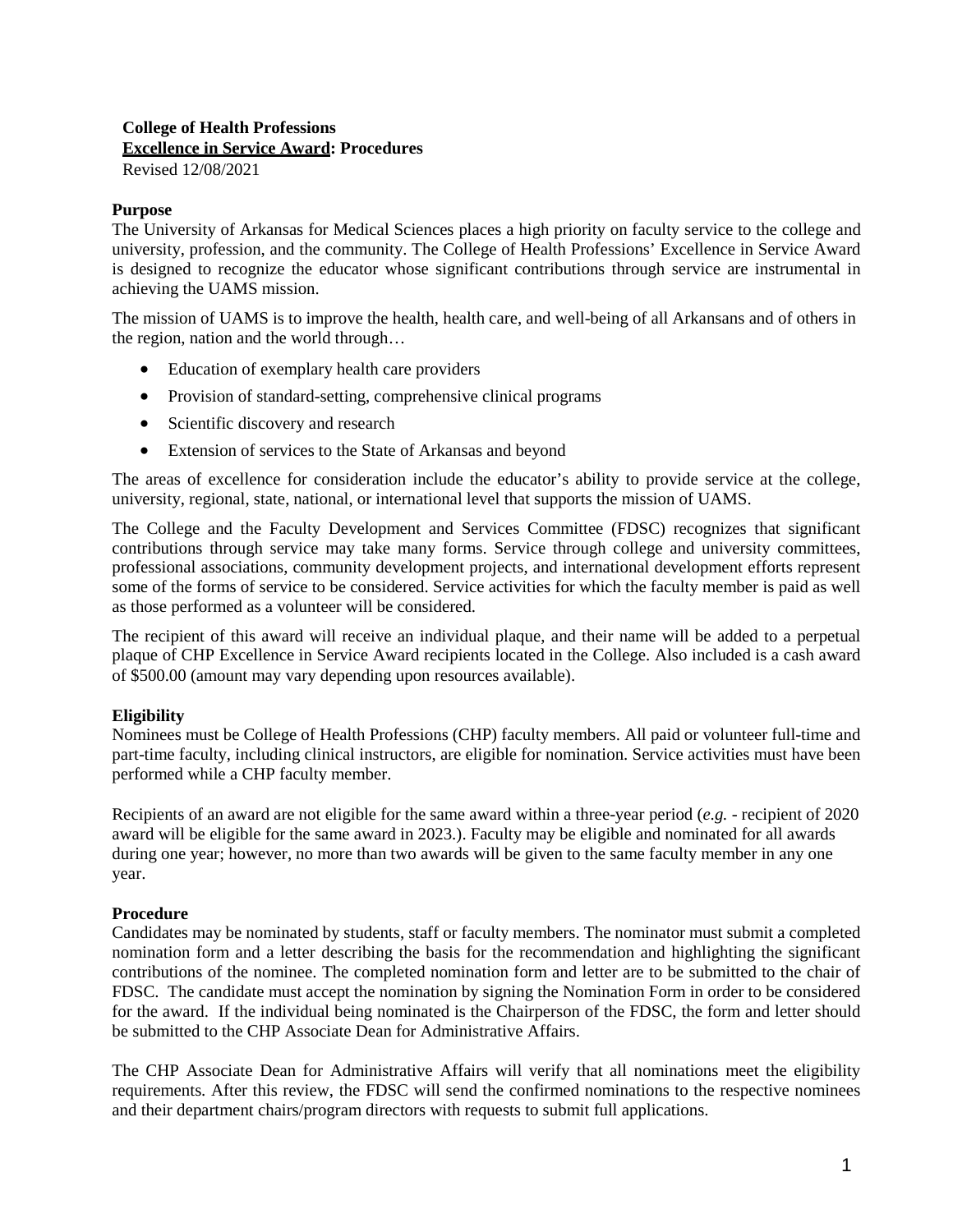#### **Application requirements**

- Current *curriculum vitae* of the nominee
- Letters of Support: At least three supporting letters from individuals knowledgeable about the nominee's service contributions. The letters should describe the service contributions.
- Applicant's Statement: A statement by the applicant should be included (maximum of three pages) that addresses why they merit the award. This statement should address some or all of the following areas of excellence in service. Additional documentation of accomplishments related to excellence in service may be included in the application as appendices.
	- ° Description of accomplishments including the outcome (observable results) and impact (value judgments of accomplishments)
	- ° Documents produced
	- ° Reports and publications about the accomplishments
- Chairperson's/Program Director's Letter: A supporting letter from the applicant's department chair/program director

If the chair/program director nominated the individual, the letter they submitted with the nomination describing the basis for the recommendation will serve as the supporting letter. The letter should include a summary statement of the applicant's involvement in service activities.

If a department chairperson, program director, or the CHP Associate Dean for Academic Affairs is the nominee, a supporting letter from the CHP Dean should be included. In the case of the Associate Dean, a letter from the chair/program director of the department in which the Associate Dean holds their faculty appointment in the CHP is also required.

The materials submitted to the FDSC should relate directly to the current nomination. The letters should address specifically the service contributions described in the application. In the event that the Chair of the FDSC is a nominee, all application materials should be sent directly to the Associate Dean for Administrative Affairs.

The Committee strongly suggests that the nominee and nominator together identify individuals who may provide letters of support for the nomination. The nominee should contact those individuals and request the letters to be sent directly to the Chairperson of the FDSC or the Associate Dean for Administrative Affairs if the Chairperson is a nominee for the award.

The completed applications will be forwarded to the Excellence in Service Award Selection Committee (ESASC) for review. When evaluating the applications, ESAC will focus on faculty who have made outstanding service contributions. The Excellence in Service Award will be presented at the discretion of the ESASC and may not be awarded each year.

#### **Excellence in Service Award Selection Committee (ESASC)**

The Award Committee will be composed of:

- The CHP Associate Dean for Administrative Affairs, who will chair the committee
- The Chairperson of the FDSC If the Chairperson is a nominee, the CHP Associate Dean for Administrative Affairs will select an alternate member
- A CHP department chair/program director selected by the CHP Executive Committee
- A currently enrolled student (selected by the CHP Student Advisory Committee).